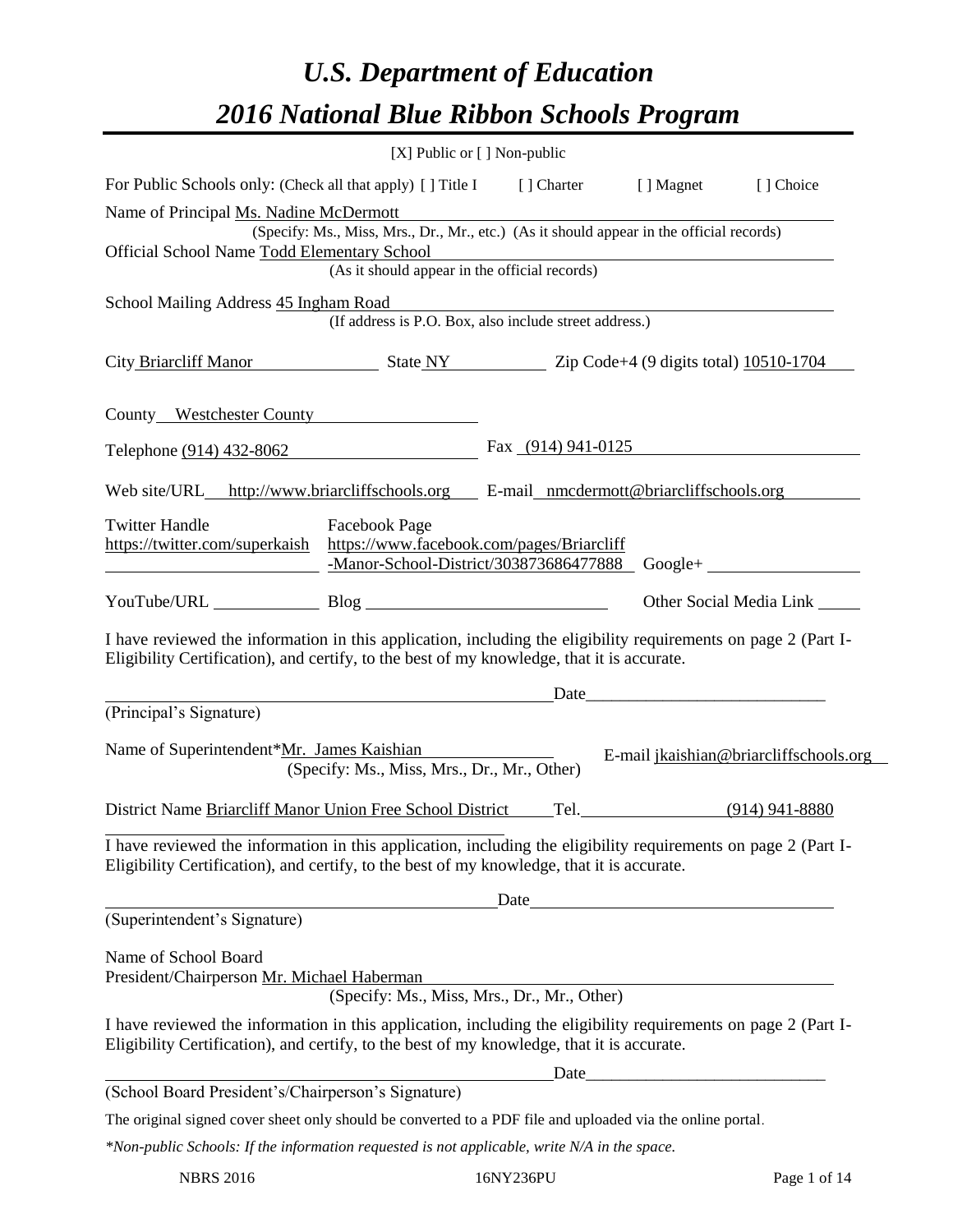The signatures on the first page of this application (cover page) certify that each of the statements below, concerning the school's eligibility and compliance with U.S. Department of Education and National Blue Ribbon Schools requirements, are true and correct.

- 1. The school configuration includes one or more of grades K-12. (Schools on the same campus with one principal, even a K-12 school, must apply as an entire school.)
- 2. The public school has met their state's accountability requirements (i.e., avoided sanctions) in participation, performance in reading (or English language arts) and mathematics, and other academic indicators (i.e., attendance rate and graduation rate) using the most recent accountability results available for the year prior to nomination.
- 3. To meet final eligibility, a public school must meet the state's accountability requirements (i.e., avoided sanctions) in participation, performance in reading (or English language arts) and mathematics, and other academic indicators (i.e., attendance rate and graduation rate) for the year in which they are nominated (2015-2016) and be certified by the state representative. Any status appeals must be resolved at least two weeks before the awards ceremony for the school to receive the award.
- 4. If the school includes grades 7 or higher, the school must have foreign language as a part of its curriculum.
- 5. The school has been in existence for five full years, that is, from at least September 2010 and each tested grade must have been part of the school for the past three years.
- 6. The nominated school has not received the National Blue Ribbon Schools award in the past five years: 2011, 2012, 2013, 2014, or 2015.
- 7. The nominated school has no history of testing irregularities, nor have charges of irregularities been brought against the school at the time of nomination. The U.S. Department of Education reserves the right to disqualify a school's application and/or rescind a school's award if irregularities are later discovered and proven by the state.
- 8. The nominated school or district is not refusing Office of Civil Rights (OCR) access to information necessary to investigate a civil rights complaint or to conduct a district-wide compliance review.
- 9. The OCR has not issued a violation letter of findings to the school district concluding that the nominated school or the district as a whole has violated one or more of the civil rights statutes. A violation letter of findings will not be considered outstanding if OCR has accepted a corrective action plan from the district to remedy the violation.
- 10. The U.S. Department of Justice does not have a pending suit alleging that the nominated school or the school district as a whole has violated one or more of the civil rights statutes or the Constitution's equal protection clause.
- 11. There are no findings of violations of the Individuals with Disabilities Education Act in a U.S. Department of Education monitoring report that apply to the school or school district in question; or if there are such findings, the state or district has corrected, or agreed to correct, the findings.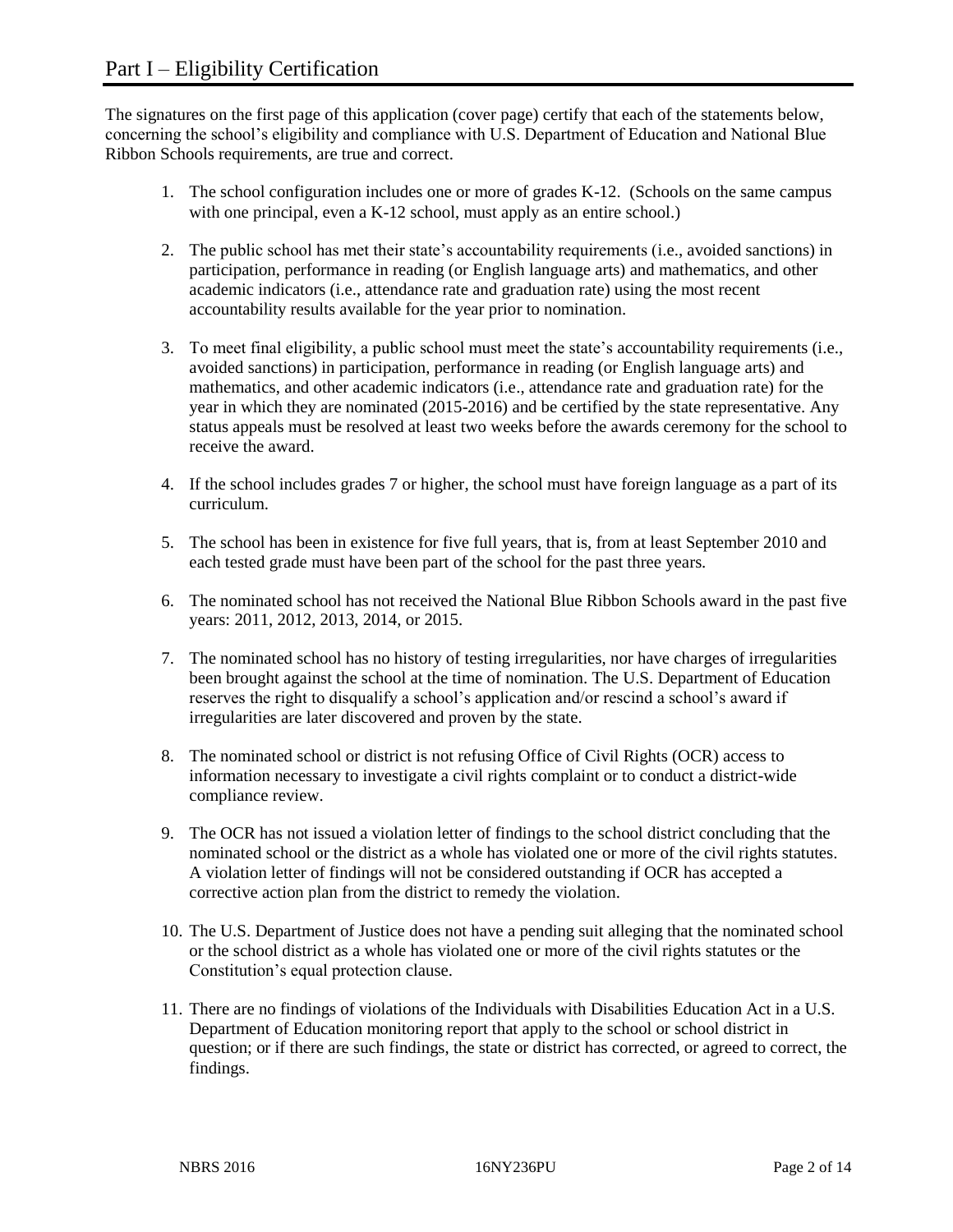# **Data should be provided for the most recent school year (2015-2016) unless otherwise stated.**

# **DISTRICT**

1. Number of schools in the district  $1$  Elementary schools (includes K-8) (per district designation):  $\frac{1 \text{ Middle/Junior high schools}}{}$ 1 High schools 0 K-12 schools

3 TOTAL

**SCHOOL** (To be completed by all schools)

- 2. Category that best describes the area where the school is located:
	- [] Urban or large central city [ ] Suburban with characteristics typical of an urban area [X] Suburban [ ] Small city or town in a rural area [ ] Rural
- 3. Number of students as of October 1, 2015 enrolled at each grade level or its equivalent in applying school:

| Grade                           | # of         | # of Females | <b>Grade Total</b> |
|---------------------------------|--------------|--------------|--------------------|
|                                 | <b>Males</b> |              |                    |
| <b>PreK</b>                     | 0            | 0            | 0                  |
| K                               | 41           | 41           | 82                 |
| $\mathbf{1}$                    | 35           | 42           | 77                 |
| $\overline{2}$                  | 35           | 38           | 73                 |
| 3                               | 64           | 42           | 106                |
| 4                               | 65           | 45           | 110                |
| 5                               | 66           | 52           | 118                |
| 6                               | 0            | 0            | 0                  |
| 7                               | 0            | 0            | 0                  |
| 8                               | 0            | 0            | 0                  |
| 9                               | 0            | 0            | 0                  |
| 10                              | 0            | 0            | 0                  |
| 11                              | 0            | 0            | 0                  |
| 12 or higher                    | 0            | 0            | 0                  |
| <b>Total</b><br><b>Students</b> | 306          | 260          | 566                |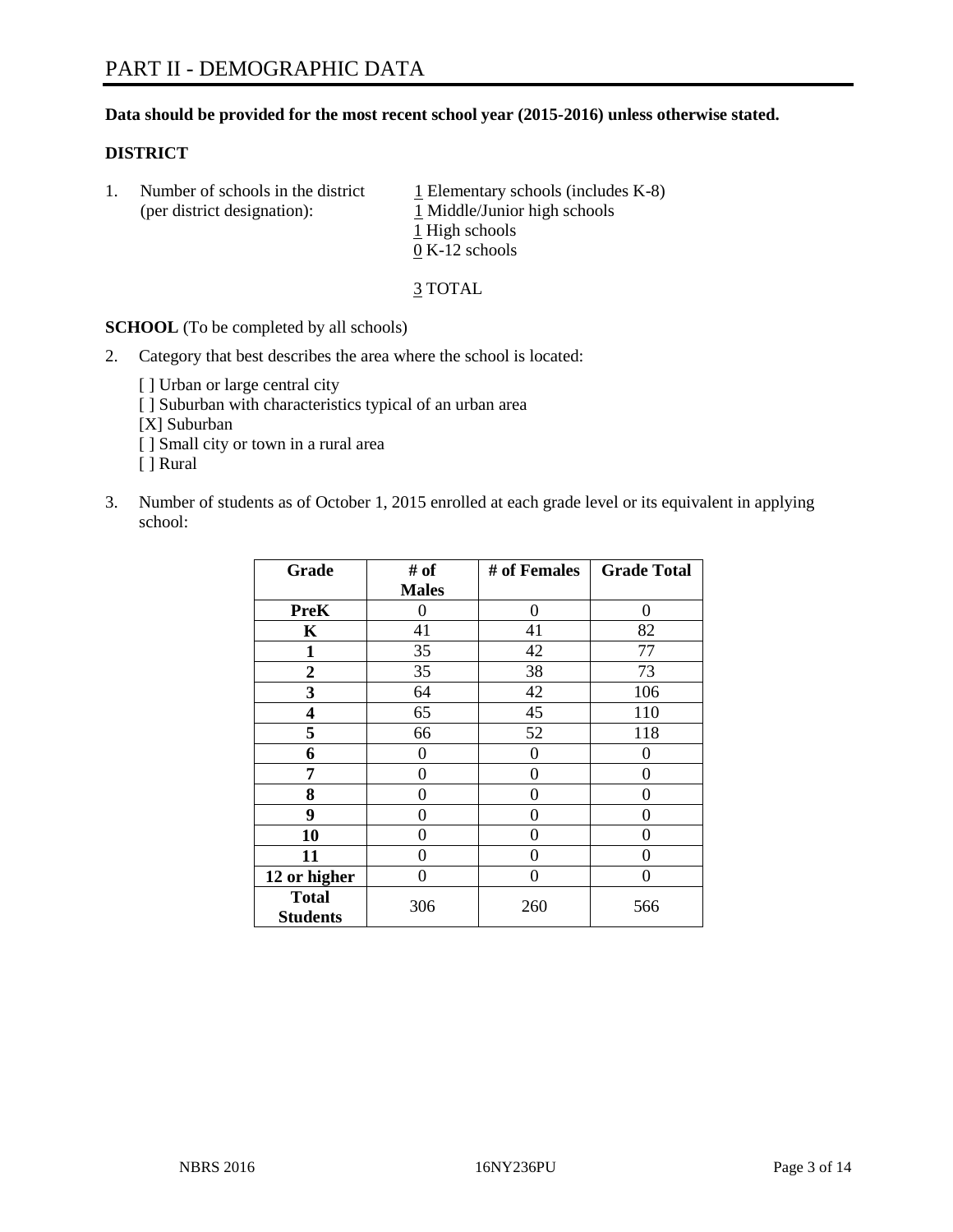the school: 16 % Asian

4. Racial/ethnic composition of  $\qquad 0\%$  American Indian or Alaska Native 2 % Black or African American 8 % Hispanic or Latino 0 % Native Hawaiian or Other Pacific Islander 71 % White 3 % Two or more races **100 % Total**

(Only these seven standard categories should be used to report the racial/ethnic composition of your school. The Final Guidance on Maintaining, Collecting, and Reporting Racial and Ethnic Data to the U.S. Department of Education published in the October 19, 2007 *Federal Register* provides definitions for each of the seven categories.)

5. Student turnover, or mobility rate, during the  $2014 - 2015$  school year:  $1\%$ 

This rate should be calculated using the grid below. The answer to (6) is the mobility rate.

| <b>Steps For Determining Mobility Rate</b>         | Answer                      |  |
|----------------------------------------------------|-----------------------------|--|
| $(1)$ Number of students who transferred to        |                             |  |
| the school after October 1, 2014 until the         | 6                           |  |
| end of the 2014-2015 school year                   |                             |  |
| (2) Number of students who transferred             |                             |  |
| <i>from</i> the school after October 1, 2014 until | $\mathcal{D}_{\mathcal{L}}$ |  |
| the end of the 2014-2015 school year               |                             |  |
| (3) Total of all transferred students [sum of      | 8                           |  |
| rows $(1)$ and $(2)$ ]                             |                             |  |
| (4) Total number of students in the school as      | 582                         |  |
| of October 1, 2014                                 |                             |  |
| (5) Total transferred students in row (3)          | 0.014                       |  |
| divided by total students in row (4)               |                             |  |
| $(6)$ Amount in row $(5)$ multiplied by 100        |                             |  |

6. English Language Learners (ELL) in the school:  $1\%$ 

6 Total number ELL

Specify each non-English language represented in the school (separate languages by commas): Finnish, Korean, Chinese, Arabic, Polish

- 7. Students eligible for free/reduced-priced meals:  $0\%$ Total number students who qualify:  $\frac{2}{3}$
- 8. Students receiving special education services: 7 %

37 Total number of students served

Indicate below the number of students with disabilities according to conditions designated in the Individuals with Disabilities Education Act. Do not add additional conditions. It is possible that students may be classified in more than one condition.

| 0 Autism                | $\underline{0}$ Orthopedic Impairment                 |
|-------------------------|-------------------------------------------------------|
| 0 Deafness              | 27 Other Health Impaired                              |
| 0 Deaf-Blindness        | 3 Specific Learning Disability                        |
| 0 Emotional Disturbance | 5 Speech or Language Impairment                       |
| 0 Hearing Impairment    | 0 Traumatic Brain Injury                              |
| 1 Mental Retardation    | $\underline{0}$ Visual Impairment Including Blindness |
| 1 Multiple Disabilities | 0 Developmentally Delayed                             |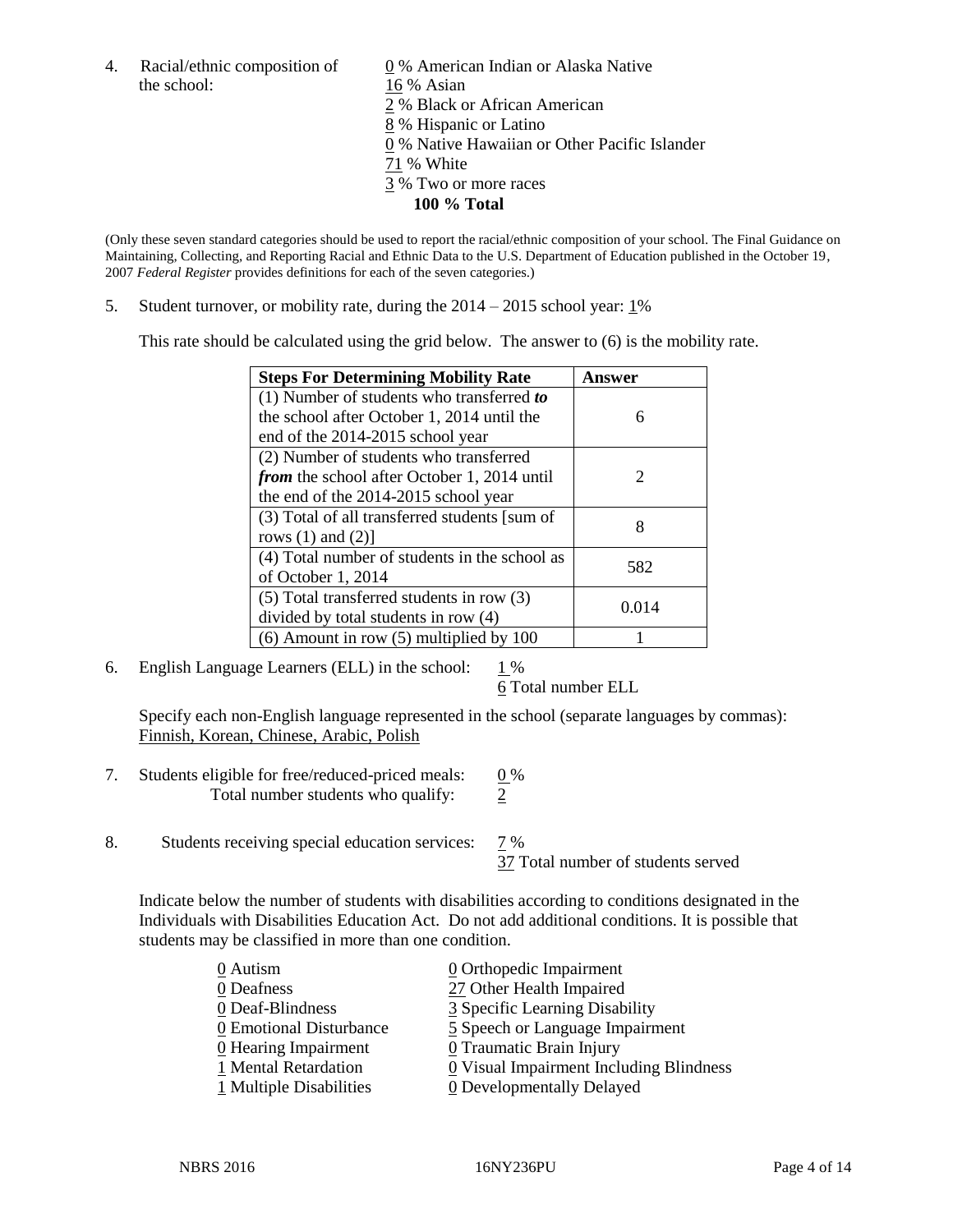- 9. Number of years the principal has been in her/his position at this school:  $6$
- 10. Use Full-Time Equivalents (FTEs), rounded to nearest whole numeral, to indicate the number of school staff in each of the categories below:

|                                       | <b>Number of Staff</b>      |
|---------------------------------------|-----------------------------|
| Administrators                        |                             |
| Classroom teachers                    | 27                          |
| Resource teachers/specialists         |                             |
| e.g., reading, math, science, special | 24                          |
| education, enrichment, technology,    |                             |
| art, music, physical education, etc.  |                             |
| Paraprofessionals                     | 27                          |
| Student support personnel             |                             |
| e.g., guidance counselors, behavior   |                             |
| interventionists, mental/physical     |                             |
| health service providers,             | $\mathcal{D}_{\mathcal{L}}$ |
| psychologists, family engagement      |                             |
| liaisons, career/college attainment   |                             |
| coaches, etc.                         |                             |

- 11. Average student-classroom teacher ratio, that is, the number of students in the school divided by the FTE of classroom teachers, e.g., 22:1 22:1
- 12. Show daily student attendance rates. Only high schools need to supply yearly graduation rates.

| <b>Required Information</b> | 2014-2015 | 2013-2014 | 2012-2013 | 2011-2012 | 2010-201 |
|-----------------------------|-----------|-----------|-----------|-----------|----------|
| Daily student attendance    | 77%       | 97%       | 96%       | 97%       | 95%      |
| High school graduation rate | 9%        | 0%        | 0%        | 9%        | 0%       |

# 13. **For high schools only, that is, schools ending in grade 12 or higher.**

Show percentages to indicate the post-secondary status of students who graduated in Spring 2015.

| <b>Post-Secondary Status</b>                  |    |
|-----------------------------------------------|----|
| Graduating class size                         |    |
| Enrolled in a 4-year college or university    | 0% |
| Enrolled in a community college               | 0% |
| Enrolled in career/technical training program | 0% |
| Found employment                              | 0% |
| Joined the military or other public service   | 0% |
| Other                                         | በ% |

14. Indicate whether your school has previously received a National Blue Ribbon Schools award. Yes No X

If yes, select the year in which your school received the award.

15. In a couple of sentences, provide the school's mission or vision statement.

Todd School provides a safe, positive learning environment that assures the academic and social development of each child. Our students are creative, critical, independent thinkers who strive for personal excellence. As a learning community, we prepare our children for their future by fostering empathy and embracing individuality.

16. **For public schools only**, if the school is a magnet, charter, or choice school, explain how students are chosen to attend.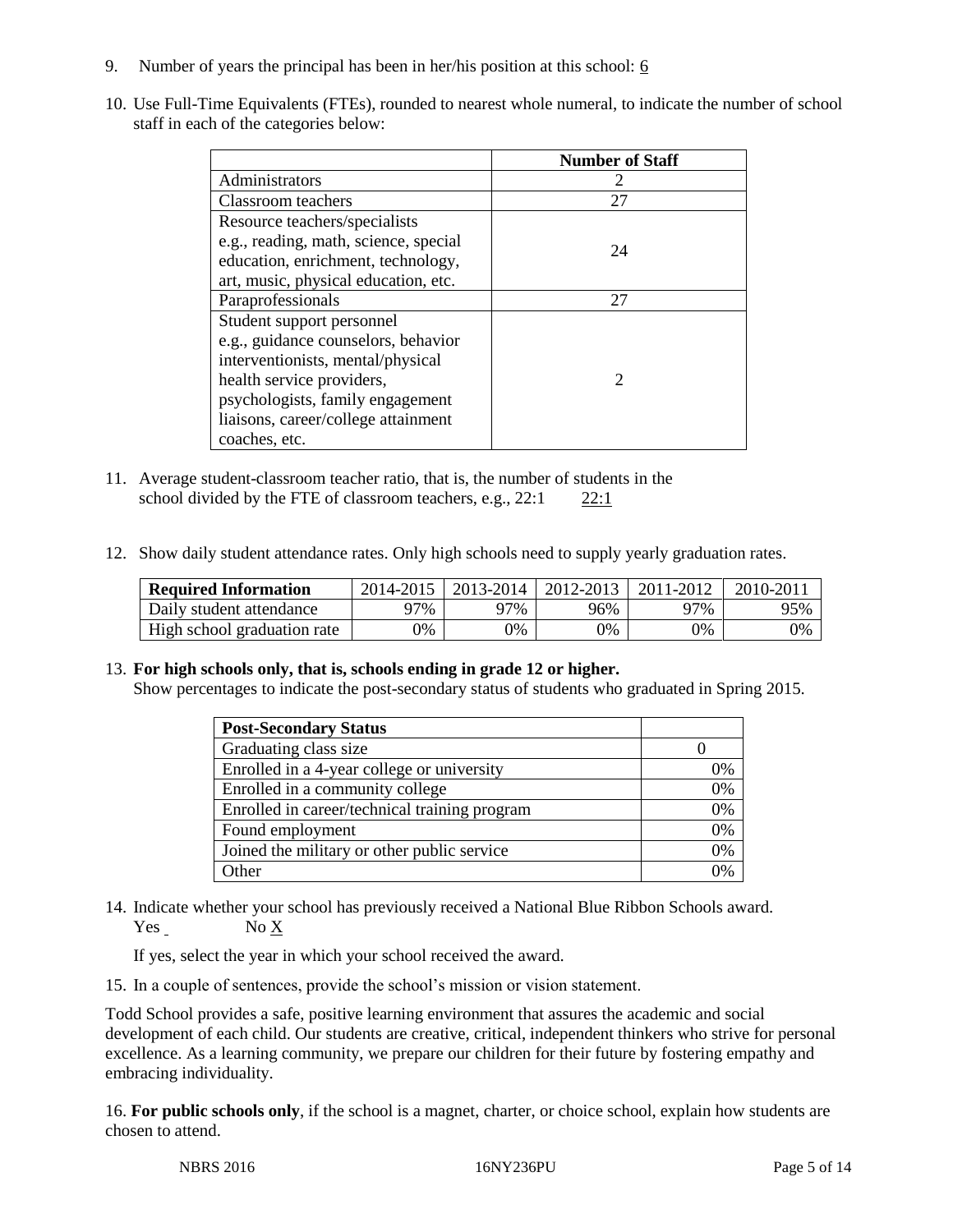# PART III – SUMMARY

Todd Elementary School serves students in grades K-5 and is the only elementary school in the Briarcliff Manor Union Free School District. Briarcliff Manor UFSD is a small district that serves approximately 1,470 students in grades K -12. Briarcliff Manor is an affluent, suburban community that is approximately 6.7 square miles and is located in Westchester County with a population of approximately 8,000. Families move to Briarcliff because of the longstanding quality of its three schools in a county of many similar high-quality schools. Being a quaint community, proximate to New York City, Briarcliff is perceived as a very attractive place to raise and educate children. We primarily serve Briarcliff resident students; however, each year there are tuition students who choose to attend our school.

Established in 1953, Todd School originally enrolled 200 students in grades K-6 and today houses 566 students grades K-5. Todd School was named after the first teacher and principal, George A. Todd, Jr. Historically, there has been a strong alignment between the educational goals of parents and students and the mission of Briarcliff schools within the community. This is commonly known as "the Briarcliff standard." The parent organizations partner effectively with the school staff and administration to maintain this relationship between educational aspirations and consistently excellent results.

Contributing to the uniqueness of Todd School is the tradition and commitment by the school community to "The Golden Rule of Todd School" and the school goal of empathy. Habits of Mind, along with mindfulness, permeate our school climate and culture from our hallways to our classrooms. When you enter our school, Habits of Mind signs hang in the main lobby as a visual representation of what we value as a school community. Another visual representation of Habits of Mind is the beautiful ceramic murals that were designed and created by each student and staff member through the leadership of our art teacher and in collaboration with an artist in residence. The themes of the student murals include the Golden Rule, peace, stewardship and sustainability. A separate staff mural is dedicated to past, present and future students of Todd School. Our Mindful Garden is a stimulating landscape which provides the seeds that allow students to blossom. Other examples of traditions include the Principal's School-wide Read Alouds, which occur throughout the year with a focus on Habits of Mind, as well as our annual Field Day, Jump Rope for Heart, Winter Sing and multi-cultural assembly. These traditions support the vision statement and allow for students and faculty to work interdependently with the goal of fostering empathy within the school community.

At the heart of Todd School's success is the belief that all children are intrinsically motivated to learn. Our rigorous curricula in all content areas are aligned with the standards and allow flexibility so teachers can design instruction that is responsive to the individual learning needs of students. Through problem-based learning, in conjunction with the study of Habits of Mind, our students have opportunities to acquire knowledge and apply what they know beyond the content learned to solve real world problems. In addition, a collaborative culture inspires and challenges all students to realize their full potential academically, emotionally, physically, socially and culturally. We nurture the development of the whole child through the daily learning experiences in which our students are engaged. Todd School is a home for the mind where the foundational building blocks are laid for all students to be successful in and prepared for this global society. The annual school goals of literacy, numeracy and empathy provide continuous opportunities to operationalize the vision for Todd School by fostering thinking dispositions, a growth mindset and the power of "yet." Cultural diversity enables us to celebrate the traditions of our students and provides occasions to promote empathy and honor individuality.

Our philosophy and vision are the linchpins to our success, a success that has been recognized by the New York State Education Department's designation as a Reward School for Exemplary High Performing School in 2013, 2014 and 2015. For the past five years, Todd has ranked as a top ten school in New York State and within the top five in Westchester County. Using data systematically to improve teaching and learning has contributed to this success. The Response to Intervention (RtI) team, along with the Strategy Teams and Teaching and Learning Council, provide forums to analyze and use data to improve teaching and learning.

Finally, we are proud of our results and recognize that state assessments are only one measure of our success in educating students for the future. While Habits of Mind are not explicitly measured on standardized tests, Todd School strives to provide a myriad of opportunities to cultivate these thinking dispositions that will create the blueprint of endless learning opportunities and prepare our students for the future.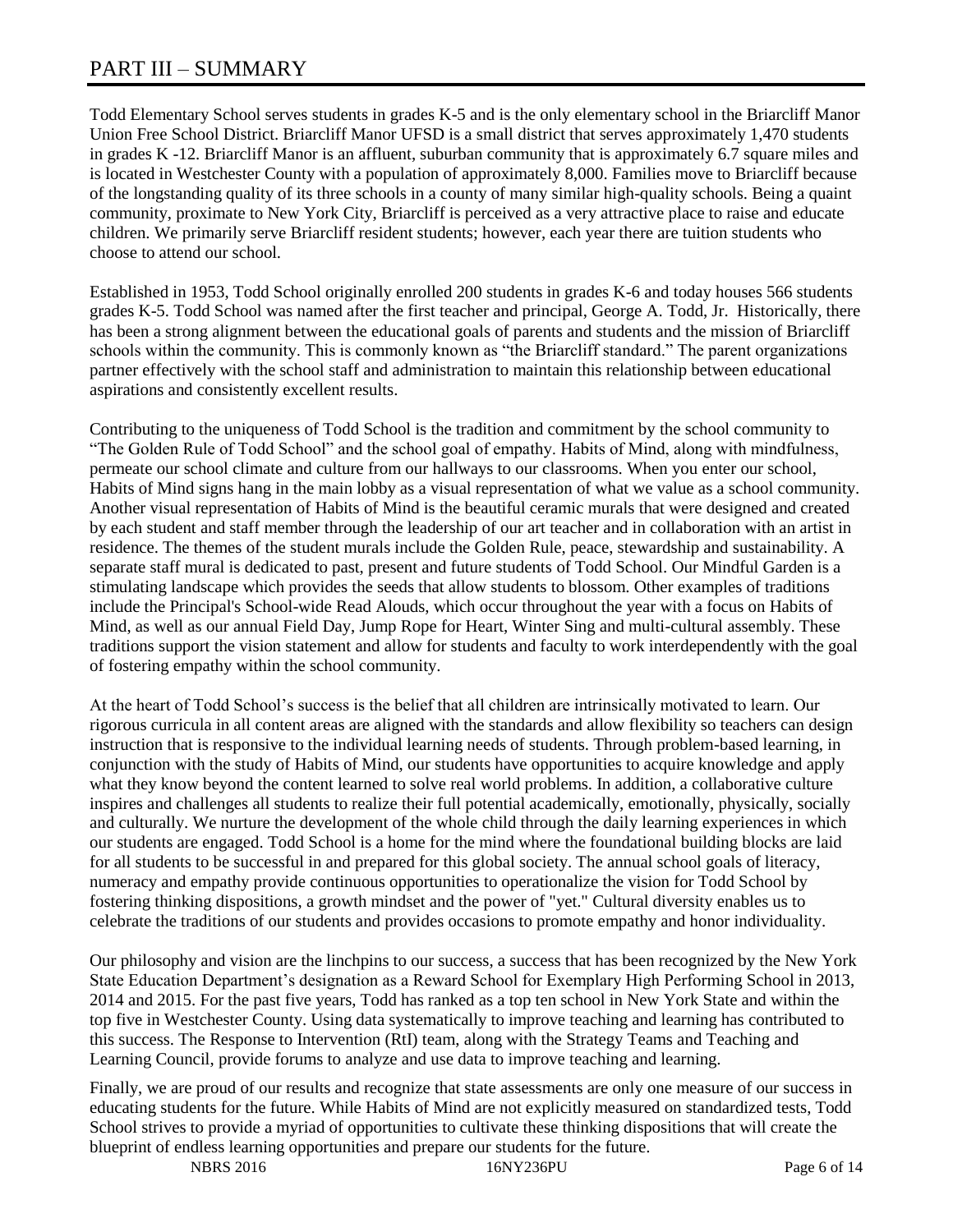# 1. Core Curriculum:

Cultivating a fundamental foundation in literacy is vital to students' success in school and in life. Our faculty is committed to staying current with new and innovative curricula and scientifically research-based instructional practices. We were proactive in transitioning to Common Core by engaging in research and a school-wide dialogue that resulted in the adoption of our language arts and mathematics programs, Reading Street and Primary Mathematics. Our core curricula are clearly defined and aligned with the New York State Common Core Standards and provides assured experiences for students throughout their elementary education.

In our language arts program, we use a balanced literacy approach to develop skillful readers and writers. Complex literature, including both fiction and informational text, builds content knowledge that allows us to integrate writing in response to literature. Essential questions, which reflect a common theme, frame our literature units. Students are immersed in the elements of literature in all genres where oral language literacy and listening skills are emphasized. Specific comprehension skills and strategies are taught along with vocabulary, phonics, spelling and grammar. Practice occurs daily in a whole class setting, through small group instruction and independently during literacy centers. Teachers differentiate and use a wide variety of instructional strategies to foster successful, independent readers. These strategies include guided reading, close reading, literature circles, Readers Theater and Socratic Seminars, which promote thinking dispositions and critical thinking. Sets of leveled trade books, available in our school book room, are used to enhance our curriculum.

Systematic curriculum and instruction in writing are aligned K -5 and focus on the genres of narrative, informational and opinion. Students have opportunities to write poetry, journal entries, persuasive and descriptive essays, scripts, digital book reviews and "glogs." Through the writing process, students learn to generate and organize ideas, find their personal voice, expand word choice, develop sentence fluency and correctly apply conventions. Units of study are designed to allow students to work at the intersection of disciplines by integrating social studies and science.

Our social studies/ELA web-based curriculum was developed by our Board of Cooperative Educational Services (BOCES) and is aligned with the Common Core Social Studies Framework. Each inquiry unit focuses on geography, history, civics, government and economics. Emphasis is placed on developing foundational research skills through the use of a variety of print and digital resources. Compelling questions allow students to read and analyze primary source documents, synthesize their learning and apply it in written form.

Primary Mathematics, our K-5 program, targets mathematical understanding and is designed to promote the essential learning of logical and critical thinking through problem solving. This is a Singapore Mathematics framework which parallels the Mathematical Practices in the Common Core State Standards. The concretepictorial-abstract (CPA) instructional approach allows students to demonstrate understanding by using multiple models to approach rigorous math concepts at various cognitive levels. This approach also fosters conceptual understanding by allowing students to think deeply about math concepts before learning the "rules" or formulaic expressions. As a result, our students think as mathematicians by developing the dispositions to be effective problem solvers, investigating possibilities and making real-world connections that are indispensable life-long attributes. Primary Digital is our online math curriculum that is aligned philosophically and pedagogically with Primary Mathematics. This learning management system is a valuable multi-media resource that provides our students and parents with an opportunity to access curriculum at home.

Our BOCES Science 21 curriculum is implemented in all grade levels to engage students as scientists and engineers through the study of life and physical science. Students apply the scientific method during these inquiry based and interactive modules. Hands on experiments provide opportunities for students to predict and hypothesize, classify, explore and organize data to draw conclusions about their investigations. In our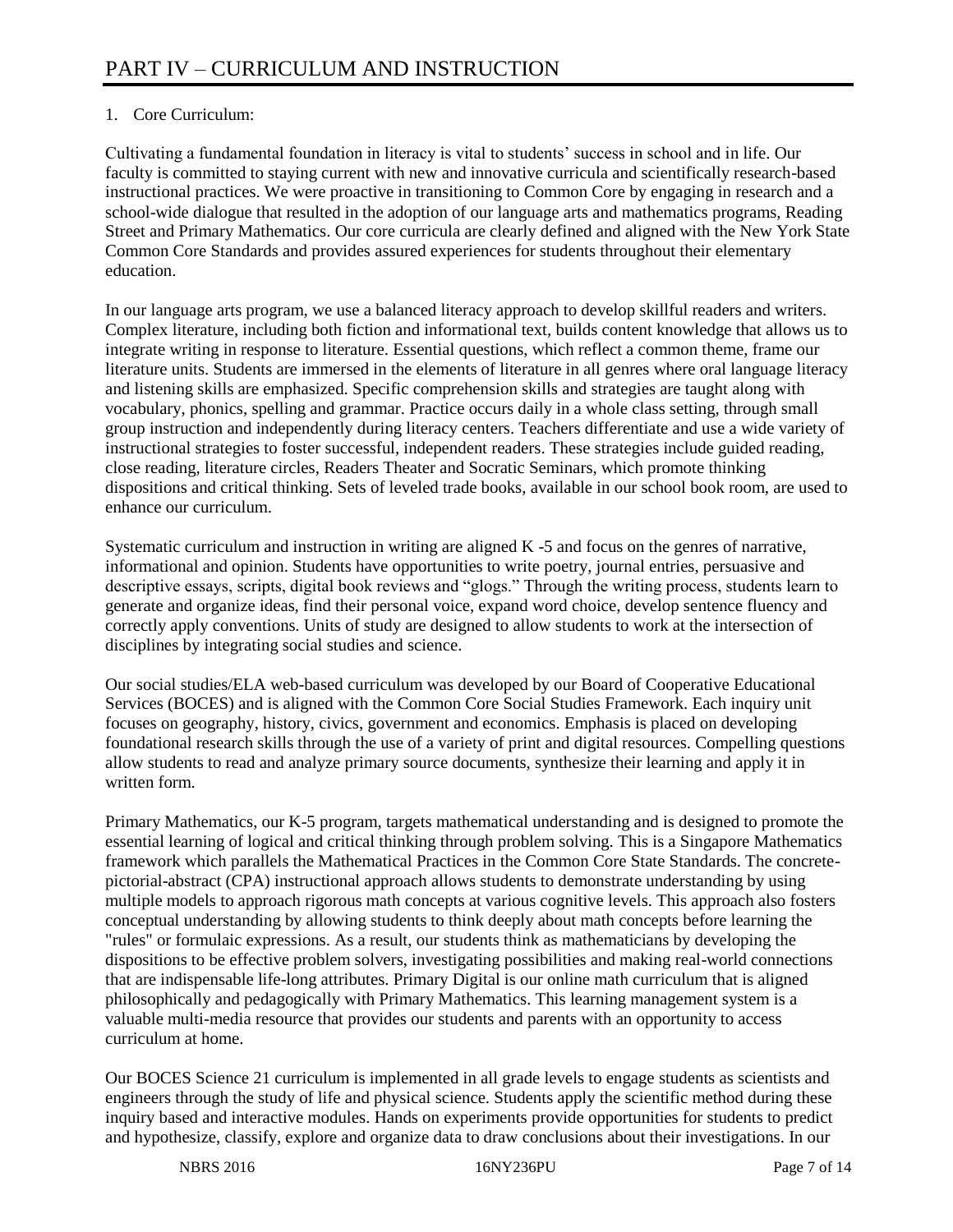units of study, students use scientific tools and learn academic vocabulary within the context of the unit. There is a strong emphasis on the importance of recording data accurately while writing lab reports. The science and engineering program is enriched through technology, literature, field trips and in-class presentations by scientists.

# 2. Other Curriculum Areas:

At Todd School, we place equal value on all content areas by regularly scheduling instruction in art, general and performing music, library, physical education and technology (Encore classes). Our 45 minute Encore classes foster student learning across the curriculum through interdisciplinary units of study. Students in kindergarten through second grade are scheduled for library, art and general music once in a six day cycle and physical education three classes in a cycle. Technology instruction for these primary grades is a flexible model that includes student lab time. Our technology and library teachers also serve as coaches and valuable resources for faculty. Students in third, fourth and fifth grades have technology, library, art, and general music once in a cycle with physical education twice. Our innovative Encore schedule allows our intermediate students to be reorganized into six different color groups, a design which fosters collaboration and social and emotional development. In addition, students in fourth and fifth grades may elect band, orchestra and/or chorus. These ensembles meet once or twice each cycle. Enrollment in the performing music program highlights its success with approximately 95% of the fourth and fifth graders participating in band or orchestra and about 50% in chorus.

Through the study of the elements and principles of art, our visual art curriculum allows students to think and create as artists. Units of study provide opportunities for students to learn art history through studio art techniques including drawing, painting, pottery and three-dimensional elements. Technology is infused through multi-media art such as webpage design, photography and multidisciplinary projects. In the spring, students proudly display artwork at our annual Music and Art Festival.

General music is a course of study in comprehensive musicianship with a focus on music literacy. Students acquire an understanding and appreciation of other cultures and languages, develop their creativity and imagination, and learn to value and respond to music from around the world. To foster the development of music literacy and to create a foundation for performing music, students learn how to compose and to play African drums, recorders and other percussion instruments.

Our performing music curriculum allows students to apply their general music learning to the study of instrumental and/or choral music and to perform as an ensemble. In chorus, students learn how the voice works as an instrument. Students learn how to read a choral score by studying many genres including repertoire in world languages. The band and orchestra programs offer a choice of a wind, percussion or string instrument. Through whole and small group instruction, the instrumental program develops comprehensive musicianship as well as life skills such as organization, goal setting and time management.

The cornerstones of our library program are research, information evaluation and love of reading. The essential process of research is explicitly taught and scaffolded using current curriculum topics taught in the classroom. Our teacher librarian inspires students to be lifetime learners and lifelong readers through a robust author visit program, ongoing reading promotions and digital reviews of new and popular literature. In the last decade, circulation has increased almost three fold which reflects our dedication to literacy.

In physical education, our commitment is to instill the value of lifelong physical activity through curriculum that fosters the physical, psycho-motor and effective domains. Physical education classes improve students' fitness through a focus on strength, flexibility, body composition, wellness, and muscular and cardiovascular endurance. Students participate in special programs to promote motor skill development such as Jump Rope for Heart and National Circus Project. A unit of study also integrates the rock climbing wall to excite students about fitness. Sportsmanship and teamwork are key components of the program.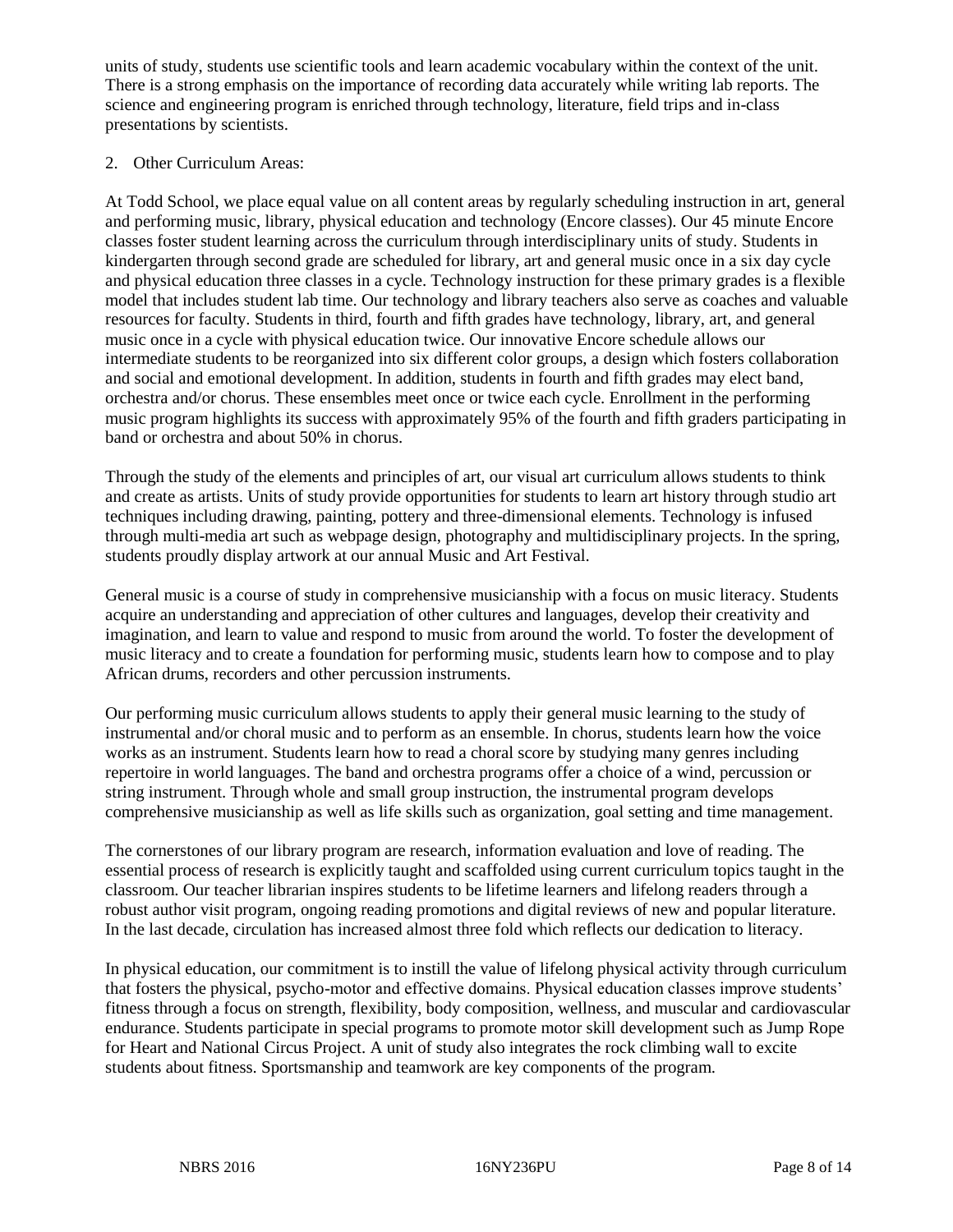Technology has changed the way our students learn and acquire knowledge. As a result, Todd School is at the forefront of the Briarcliff 2.0 initiative to put technology in the hands of all students and staff. Technology is infused into all curriculum areas. All students have access to computers in our technology lab and library. In grades K-3, there is access to laptop carts, and in grades 4 and 5, there are 1:1 devices. In technology class, tomorrow's global digital citizens collaborate, create, communicate and think critically. The Encore classes foster cognitive, effective and kinesthetic learning and prepare students to think creatively and meta-cognitively by working at the intersection of disciplines.

3. Instructional Methods and Interventions:

To achieve our instructional goals, we use a variety of effective instructional methods and interventions to individualize instruction. All classrooms have interactive whiteboards that allow engaging whole group and small group instruction. The physical classroom design supports the diverse needs of students, including use of specialized furniture such as stand-up desks, noodle chairs and active learning spaces (mobile furniture). Each classroom is equipped with a research-based amplification system that equalizes sound distribution to enhance student engagement.

Teachers use the problem-based learning approach, focusing on authentic, open-ended problems that engage students in meaningful learning. Learner active, technology infused (LATI) classrooms provide opportunities for students to gain content knowledge while solving complex, real world problems using collaboration and critical thinking skills. Technology is integrated through the use of laptops and applications such as One Note to create interdisciplinary learning and allow for differentiation.

Various ELA instructional methods and interventions are available to meet all students' needs. My Sidewalks, a parallel program to Reading Street, serves students who face reading challenges through strategic interventions. In addition, Orton Gillingham approaches are available to students with reading disabilities. Individualized enrichment opportunities are incorporated into the curriculum using more complex text, close reading, and critical thinking analysis. Interventions are delivered in both whole and small guided reading groups, using scaffolding and modeling.

In mathematics, classroom teachers use multiple instructional methods to meet the needs of their students. Guided math is the framework for small group instruction that provides an opportunity for teachers to address specific needs of students. The Concrete-Pictorial-Abstract (CPA) approach is at the heart of the Primary Mathematics program. Topics are introduced using an anchor task, engaging students in a problemsolving process through discovery and exploration of a concept. Teachers access a variety of resources, including Primary Digital, our math learning management system which provides additional opportunities for differentiated instruction. Pathways is a math enrichment program that is offered to students who have demonstrated needs beyond the curriculum. Students work on complex problems at a faster pace and at a deeper level.

Through the RtI process, students are identified as needing support, intervention or accommodations to access the curriculum. Support service teachers use a collaborative model to support students in the areas of reading, math, speech and language, social skills, occupational and physical therapy, and English as a New Language (ENL). This allows for intensive differentiated instruction in a small group setting. To ensure the least restrictive environment for our students, special education teachers provide direct and indirect consultant services to students and teachers.

4. Assessment for Instruction and Learning and Sharing Assessment Results:

To sustain a high level of academic success for all students, Todd School champions the importance of collecting and utilizing both formative and summative assessment data to drive decisions for instruction and intervention. Each fall, state assessment data is analyzed by all grade levels using the World Café Discussion Protocol. Grade level teams use this data to develop additional instructional methods and strategies to target skills and plan for instruction. For example, when teachers identified an achievement gap concerning area and perimeter, they engaged in Lesson Study to develop an anchor lesson to target these skills.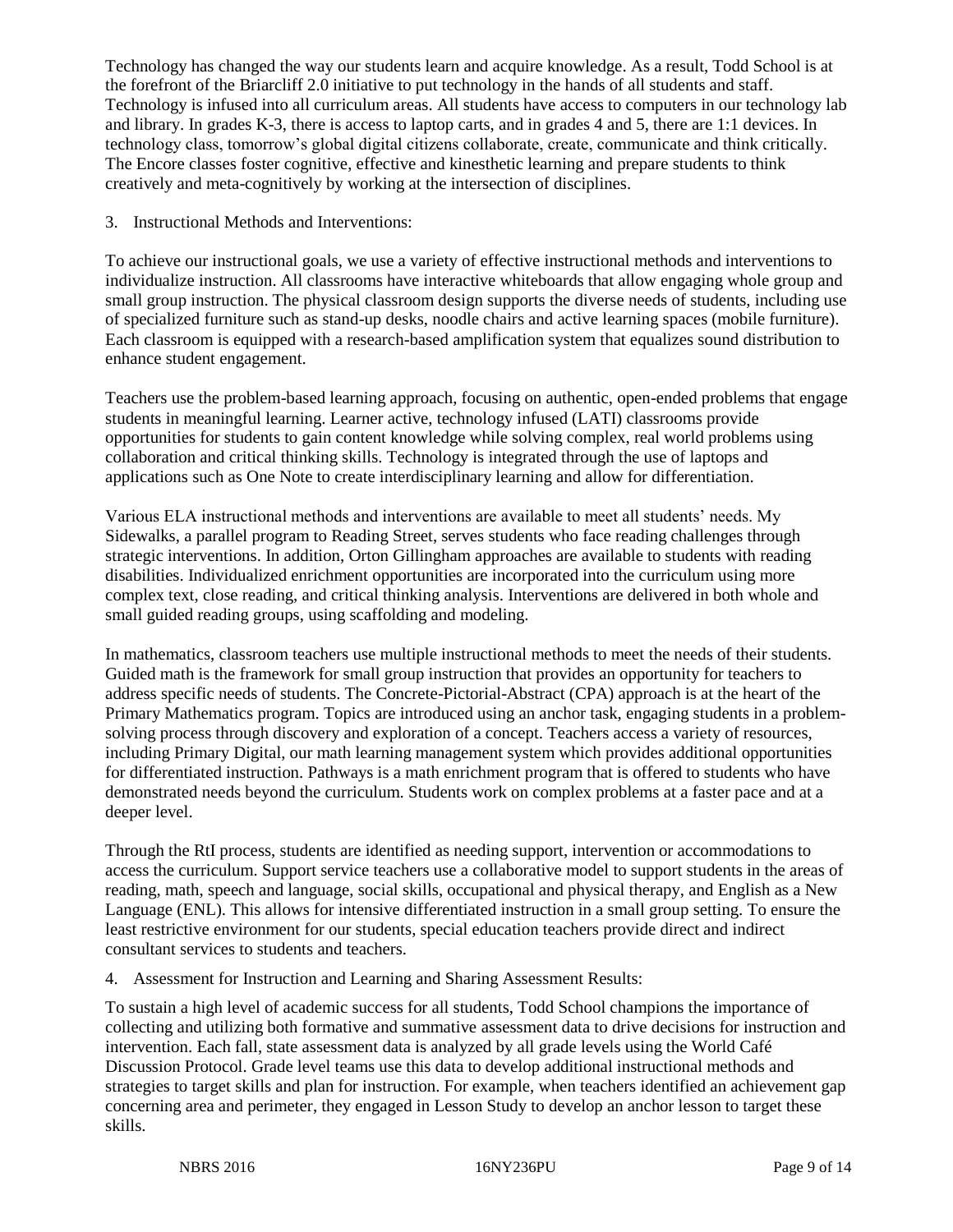Our systematic school-wide ELA and math assessment plans provide dates and guidelines for administration of common benchmark and curriculum-based assessments that are aligned with our ELA and mathematics curriculum. Using a three-tiered approach to assessment and instruction under Response to Intervention (RtI), all benchmark and state assessment data are closely analyzed for trends across grade levels. As a result, programming adjustments and individualized interventions are developed. Individual and/or small group reading, math and language supports are available for all students as well as enrichment math classes in grades four and five. By analyzing benchmark data from the Academic Improvement Measurement System (AIMSweb), an achievement gap in phonological awareness was revealed. To close this gap in reading, we have developed specific interventions and scheduled additional instruction for phonological awareness.

Classroom teachers use data to recognize and provide enrichment opportunities for high achieving students and continue to effectively instruct students performing below and within grade level expectations. Student needs are met through differentiation, guided reading, guided math, individual progress monitoring and reteaching. Classroom teachers and the RtI team work together and meet as Strategy Teams to develop individual interventions and high impact instructional strategies. These are based on Reading Street and Primary Mathematics benchmark data, Developmental Reading Assessment (DRA) and individual curriculum based measures such as weekly curricular tests, writing samples, and observational records.

Student achievement information is consistently disseminated through RtI, grade level team meetings and faculty meetings. Success is shared with our educational partners through parent-teacher conferences, CSE/504 meetings, report cards and Board of Education meetings. Our school's accomplishments, as well as future educational goals, are shared with our community at publicly televised Board of Education presentations. Data that reflects the results of both formative and summative assessments are used by administration to provide targeted professional development opportunities for teachers. Having an organized and systematic approach to instruction and learning is essential to ensure academic progress.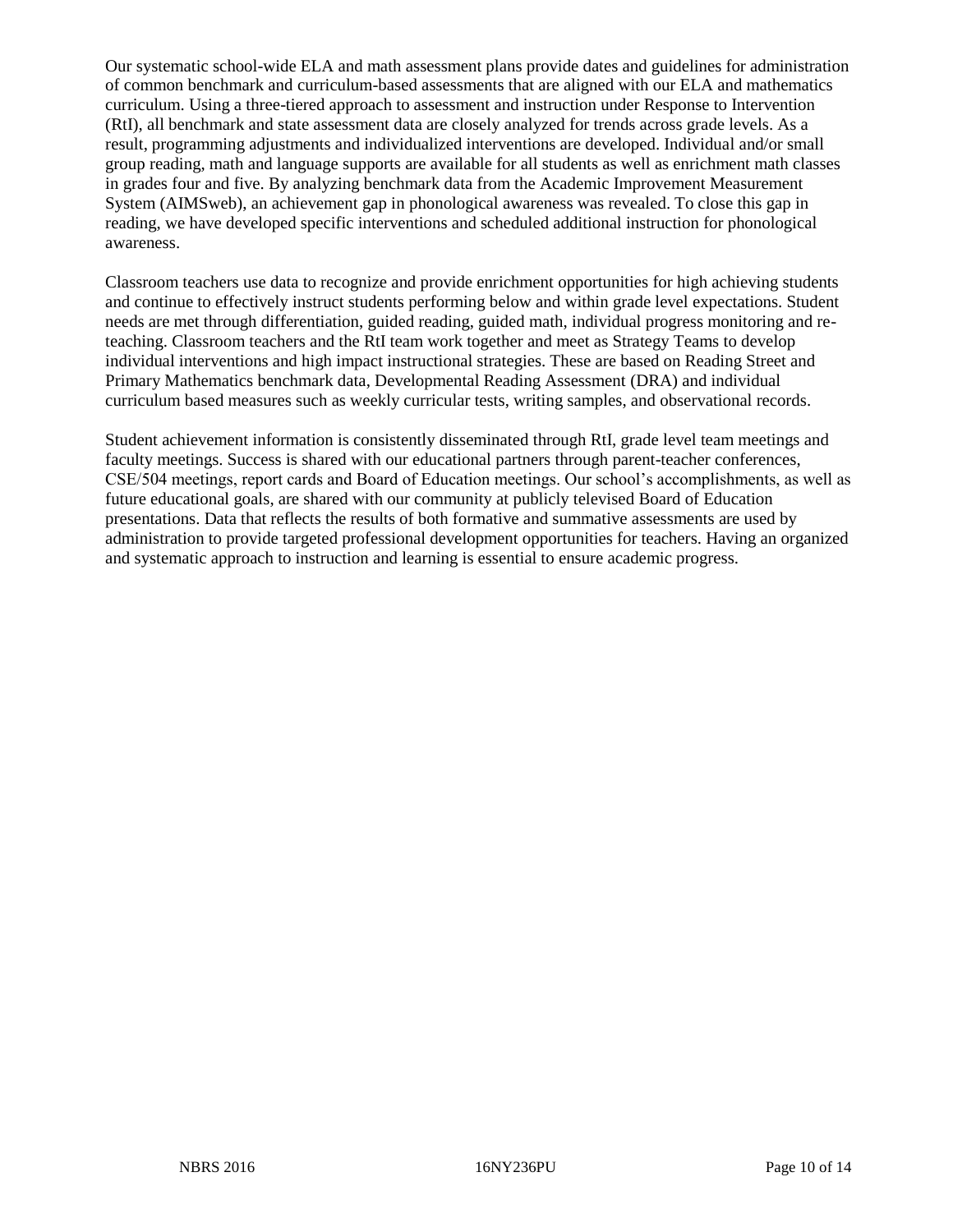# 1. School Climate/Culture:

Fostering a positive climate and culture is central to our Todd School learning community. With a focus on empathy, we have created a supportive culture to enable students to meet academic goals while promoting emotional intelligence. To achieve success in these domains, Habits of Mind, mindfulness, growth mindset and adhering to "The Golden Rule of Todd School" are emphasized throughout the students' daily lives and are explicitly taught and practiced in our classrooms, on the school bus, in the cafeteria and on the playground. Teachers receive professional development to infuse these dispositions into the curricula and school climate. The Mindful Garden is a dedicated learning space where students reflect and practice being mindful in a calm atmosphere. As a result, students are better able to self-regulate their emotions and build more positive social connections, resulting in a decline in student discipline referrals and an increase in student accountability.

We believe that teaching empathy is a lifeline to the heart and soul of our school. To promote empathy and "The Golden Rule," formal lessons are designed to appreciate diversity within our school community. To further our vision, students participate in the Stuff the Bus program where they collect pajamas and books for needy children in Westchester County. Other examples include food and clothing drives held during the holiday season to support our local children's hospital, food bank and ASPCA. Our fifth grade music ensembles also perform for the senior citizens in the community. In addition to giving back to the community, students aesthetically enhanced our school hallways by creating ceramic tiles reflecting their understanding of the Golden Rule, peace, stewardship and sustainability.

Within our school, teachers are supported in a myriad of ways and actively promote a positive school climate and culture. Common planning time is scheduled for each team to foster collaboration and communication and to capitalize on individual teacher's strengths. There are formal and informal teacher leadership opportunities that provide a collaborative and collegial relationship between the faculty and administration. These leadership roles provide an opportunity for teachers to share their expertise and to initiate new ideas to improve our school. Teachers are recognized for their contributions to the school climate and culture. They work in partnership with administrators in school-wide goal setting, curriculum development and student placement.

As a result of cultivating a positive culture and climate, the whole child is nurtured, academically, socially and emotionally, and teachers feel valued, respected and supported.

2. Engaging Families and Community:

At Todd School, parents and the Briarcliff community are essential partners and provide mutual support to ensure the educational success of our students. Our school climate is welcoming to parents, and we provide them with countless opportunities to support our teachers and students. Prior to school beginning, an Open House is hosted to welcome families into their classrooms. A kindergarten transition session in September, as well as new student and parent orientations, make students and their families feel at home.

Our district website and newsletters serve as valuable resources for parents and the Briarcliff community. Our public relations firm works collaboratively with our administrators and teachers to ensure that the website is current and highlights student achievement and school events. Through our student information system, parents have open access to the Parent Portal that provides student data and other essential parent information. We also use social media to further promote and communicate district events and student centered activities through the use of our BMUFSD app, Twitter and Facebook.

The Briarcliff PTA plays a vital role in engaging parents in our school. The PTA supports enriching experiences for students, such as field trips, assemblies and author visits. We co-sponsor learning sessions for parents on current educational topics and provide training in new curricula. For example, our Math Parent Workshops provide training in the Singapore Mathematics philosophy that is aligned with Primary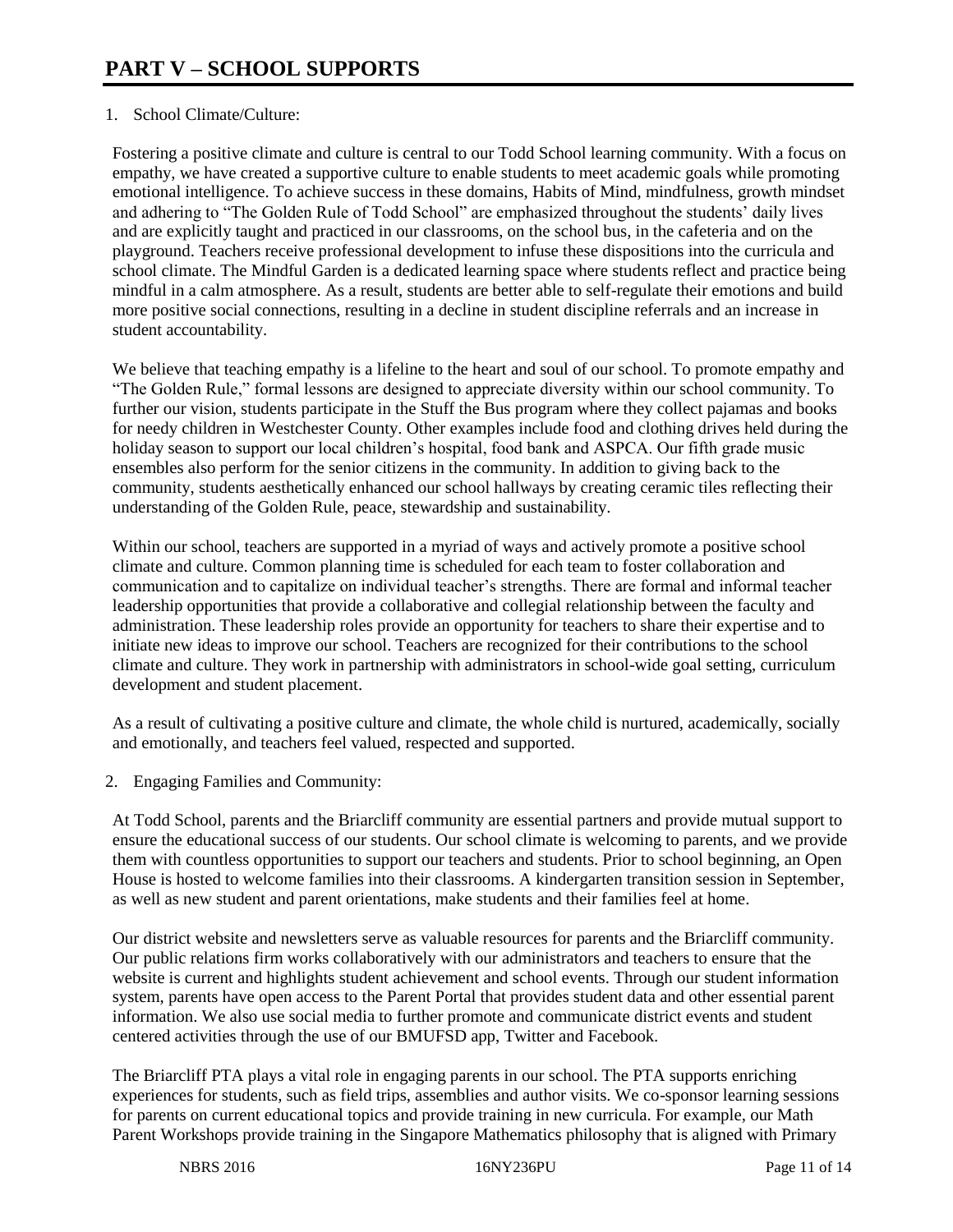Mathematics. In addition, the Briarcliff Manor Education Foundation and Friends of the Arts are organizations that work to actively involve families and our community. These two organizations have awarded almost three hundred grants and initiatives that have enhanced curricular and co-curricular experiences for all students. Grants span all academic areas and encompass projects, programs, professional development and equipment that touch every child, every day.

The doors at Todd School are always open to the community. Our facilities are utilized throughout the year by the Recreation Department. We host meetings with local preschool directors to ensure a smooth transition to kindergarten. In addition, teachers collaborate with universities to sponsor student teachers and field experiences. Students have opportunities to experience the world beyond their classroom. We partner with the Briarcliff Public Library to offer a video book talk program. The Jacob Burns Film Center, a local cultural arts center, provides opportunities to learn the techniques used to tell a story through film. We build a bridge between school and our community that highlights and celebrates student success and excellence in education.

# 3. Professional Development:

Professional development is a vital component of our learning community, the goal of which is to build capacity of teachers and administrators. It is paramount to providing assured experiences for our students as well as to effectively implement the shifts in the Common Core Standards. Over the past five years, teachers and administrators have received onsite and offsite professional development to support and ensure Common Core alignment in all curricula areas. Our learning sessions focus on critical thinking, analysis and synthesis of information resulting in our third grade ELA scores going from thirty-second in New York State in 2012 to seventh in 2015.

All faculty participate in two learning sessions monthly that support our school-wide implementation of Habits of Mind. We start our learning sessions with a mindful moment and then engage teachers in interactive strategies and purposeful experiences that they use with students in classrooms. Resources are shared with teachers in a digital faculty learning lounge. Our work is driven by an essential question that provides a focus for our learning sessions. We have established data points that reflect the question with live data collection. Teachers have also been trained by an international expert in Japanese Lesson Study. Several Lesson Study cycles in mathematics have provided teachers with an opportunity to collaboratively research and design anchor lessons to support the philosophy and pedagogy of Primary Mathematics. Our rigorous professional development has resulted in our fifth grade students ranking number one in Westchester County on the New York State math assessments for the past three years.

District-wide professional development opportunities for teachers and administrators focus on problem based learning and the learner active technology infused classroom (LATI). Teachers create studentcentered classrooms that focus on authentic real world problems fostering collaboration and critical thinking skills. Briarcliff School District is a member of the Tri-States Consortium of high performing public schools which uses an alternative assessment model of qualitative and quantitative data analysis to enhance student performance and foster systematic change. Teachers and administrators receive training so they can participate in Tri-States evaluations. There are ample opportunities for teachers to teach teachers in areas of expertise. Examples include training in One Note and our librarian presenting a workshop on "Rev up Reading with Digital Student Reviews" at the annual New York State Library Association's conference.

Our commitment to professional development reflects the robust culture for learning that has led to our high achievement.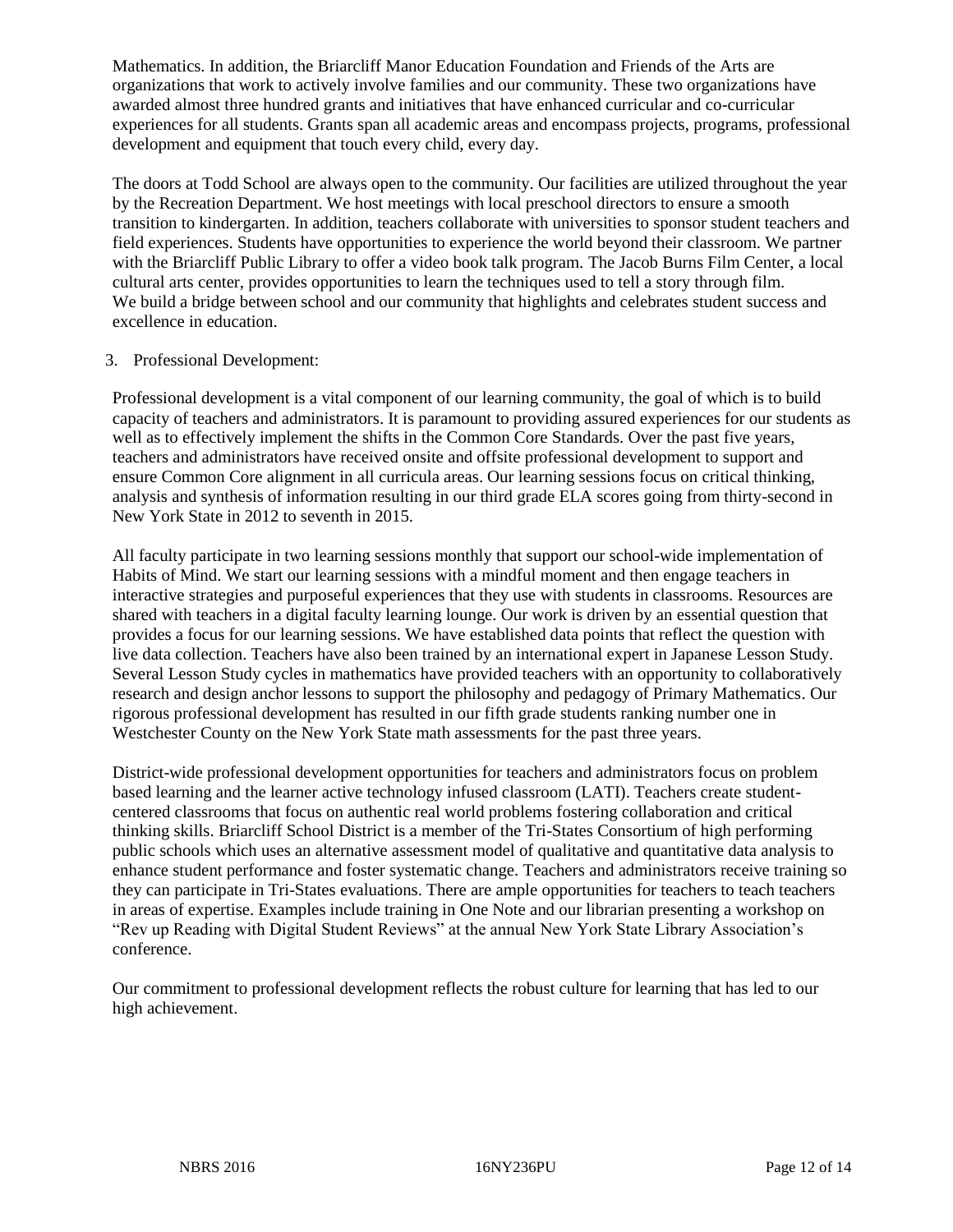# 4. School Leadership:

Todd School is a learning community that fosters continuous improvement for all administrators, educators, staff, students and parents. Creating a collective and shared vision with all constituent groups has led to our success as a school. The leadership philosophy can best be described as visionary and actionary. We believe that good leadership is also good "followship," as administrators share the responsibility of leading by working alongside teachers. In order to achieve success for all, the structure of principal and assistant principal is supported by teacher leaders who serve as team leaders and curriculum leaders. In addition, the administrative team works collaboratively with the PTA, Briarcliff Manor Education Foundation (BMEF) and the Briarcliff Friends of the Arts (BFA) to enrich our programs.

There are numerous forums for school leaders to collaborate on decisions to improve student achievement. The Teaching and Learning Council (TLC) is comprised of grade level team leaders and curriculum leaders. Each representative shares his/her expertise by providing input and feedback on current curriculum initiatives. The TLC was the forum to research Common Core math programs and resulted in the adoption of Primary Mathematics and Primary Digital. Through our Response to Intervention Team (RtI), comprised of support service providers and the assistant principal, areas of expertise are shared to support, improve and enrich learning for our students. Strategy Teams were newly formed this year and are comprised of the RtI Team and our grade level teams. The purpose of the Strategy Teams is to create a forum for meaningful dialogue to discuss and develop high impact instructional strategies and resources to support the Todd learning community. Faculty Cabinet, another teacher leadership opportunity, includes team leaders representing all grade levels and departments. Each representative provides input and feedback at each meeting regarding the operations and management of our school. Lastly, the administration hosts monthly team meetings to foster communication and to support the work of the building. The purpose of these leadership meetings is to ensure that best instructional practices are implemented consistently to ensure student success.

The organizational structures described above reflect a collaborative model of shared leadership that generates a yearly pattern of student growth. We imagine this pattern as a positive, upward spiral which indicates a commitment to, and a reflection of, continuous professional learning and educational progress.